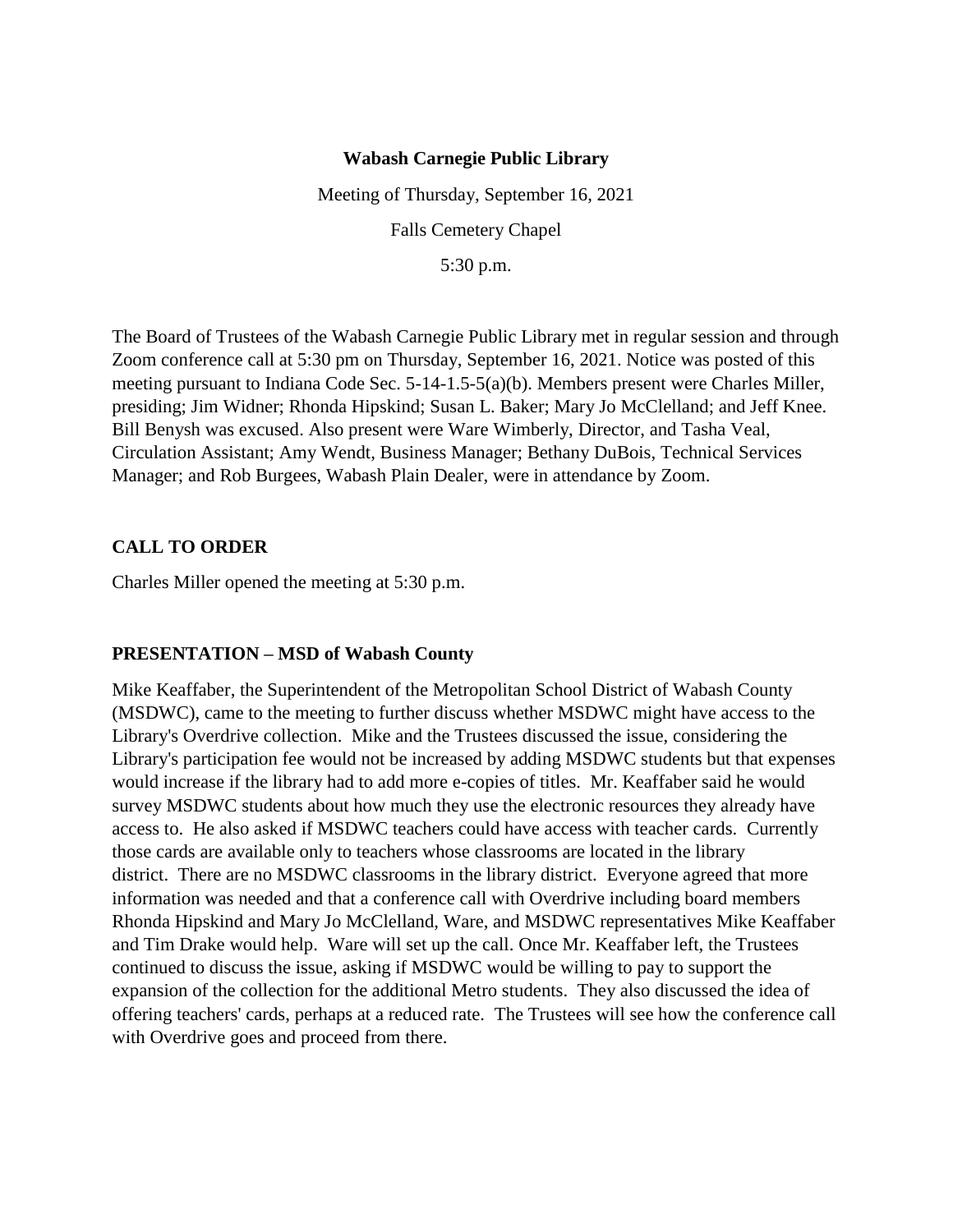*Board of Trustees – Minutes – September 16, 2021, p. 2*

## **CONSENSUS AGENDA**

The Consensus Agenda was presented and approved.

Action: Susan Baker moved, and Jeff Knee seconded the motion to approve the Consensus Agenda. Motion Passed.

## **PRESIDENT'S REPORT**

Charles Miller presented the idea of framing a unique map of Falls Cemetery as a gift of thanks to the cemetery for letting the library trustees use the chapel building for its meetings. He got two quotes, one for \$204.00 and one for \$321.00, from a local framing business. The Trustees agreed to have the map framed using the higher quote."

# **COMMITTEE REPORT**

No Report

## **NEW BUSINESS**

## E-rate

The Trustees and Ware discussed reviewing the library's participation in E-rate internet service which is provided by the Indiana State Library Consortium for Public Library Internet Access. This program remains the best economic value for public libraries in Indiana. The Trustees agreed to continue participating in this program for the July 1, 2022 to June 30, 2023 funding year.

Action: Mary Jo McClelland moved, and Rhonda Hipskind seconded the motion to approve continued participation in the Indiana State Library Consortium Public Library Internet Access program for July 1, 2022, to June 30, 2023 funding year. Motion Passed

## **DIRECTOR'S REPORT/ADMINISTRATIVE UPDATE**

## COVID Procedures

Ware presented a document that outlined the steps a staff person is to take if he or she comes in contact with another person who has COVID-19. The Board discussed the policy and suggested some changes that could be approved at the October meeting."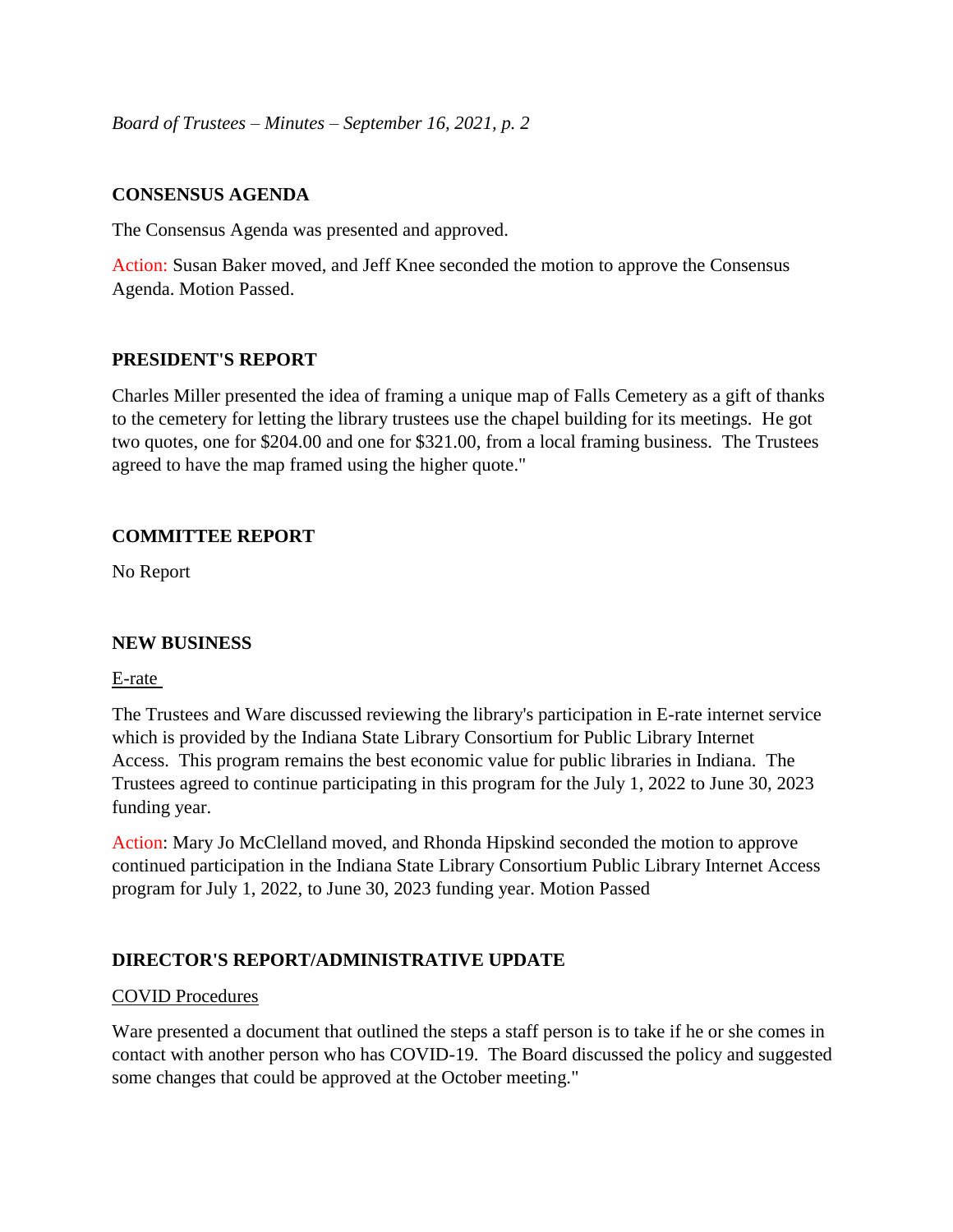## Indiana Library Federation Conference

Ware presented some information on the Indiana Library Annual Conference in November. Trustees are looking at the possibility of some Trustees attending sessions on Wednesday, November 17. However, there is some concern that the conference might be canceled due to COVID concerns. Ware will let Trustees know per any changes.

## Farlow Property

If everything proceeds as scheduled, the Library will close on the Farlow property on Friday, October 1. Dr. Farlow still has a tenant living in the house and he has been told his tenant has to move out by Thursday, September 30. According to Dr. Farlow's realtor, Ware is to arrange a wire transfer of \$35,000.00 on the day of closing. Ware also has arranged for property liability insurance to begin on the same day. Because the Trustees plan to remove the building from the property, they asked Ware if the policy was prorated so that the Library only paid for insurance while it still was there. Their goal is to have the building off of the property before the policy year is over. The Board is going to contact Indiana Landmarks for advice on how to remove it at minimal expense. The Board also discussed what to do with the optometry equipment that Dr. Farlow is leaving behind and decided to offer it either to Dr. Eric Dale for his mission work or to Manchester University for its January term medical practicum."

## October Board Meeting Date and Time

The Wabash City Council will adopt the Library's budget at its meeting on Tuesday, October 12, at 6:00 p.m. Because this conflicts with the Library Board's regular meeting time of 5:30 p.m. on the same day, the Trustees decided to move back the time of their meeting to 7:00 p.m. to allow themselves to attend both meetings on the same night instead of on two separate nights.

## Library Improvement Reserve Fund

At a previous meeting, the Trustees agreed to use the Library Improvement Reserve Fund (LIRF)to pay for preconstruction tests and MKM achitecture & design's expenses through the remainder of 2021 but because no official motion was made to do this, the Trustees had to approve the motion made at this, the September, meeting.

Action: Mary Jo McClelland moved, and Rhonda Hipskind seconded the motion, to pay costs for preconstruction tests and MKM-related expenses out of LIRF. Motion passed.